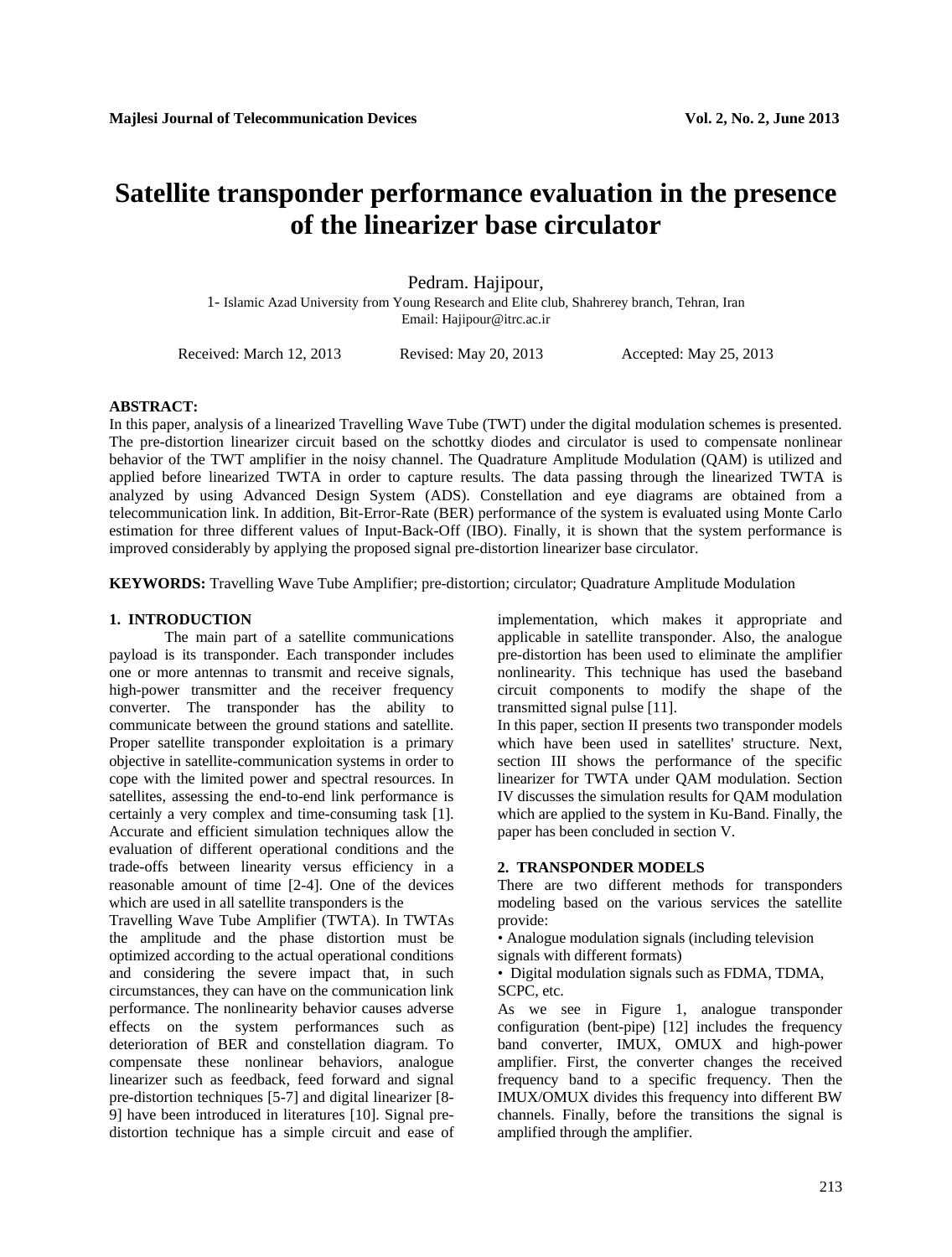

**Fig. 1**. Analogue transponder

Figure 2 shows a digital transponder (Digital On-Board Processing (DOBP) which includes the up/down frequency convertor, digital processing unit and highpower amplifier. First the convertor changes the received frequency band to a specific frequency. Then the digital processing unit converts information to analogue or digital code base satellite commands. Finally, before the emitting the signal through the antenna, it is amplified via the amplifier. In this model, the satellites can be considered as a part of the of the ground stations network. This transponder has high performance and efficiency in comparison with the first model but the structure is complicated.



**Fig. 2**. Digital transponder

In this paper, the transponder is modeled in Advanced Design System software (ADS) and is composed of:

- A bit generator for producing digital information in a QAM system.
- Two input base band filters for Quadrature and in-phase components in modulators.
- A frequency translator (normally composed of an [oscillator](http://en.wikipedia.org/wiki/Oscillator) and a [frequency mixer\)](http://en.wikipedia.org/wiki/Frequency_mixer) used to convert the frequency of the received signal to the frequency required for the transmitted signal.
- An input [Low Noise Amplifier](http://en.wikipedia.org/wiki/Low-noise_amplifier) (LNA).
- A Solid State Power Amplifier (SSPA).
- An attenuator for distance between transmitter antenna and receiver antenna in uplink.
- A ground station transmitter unit which includes an antenna, an amplifier and a band pass filter.
- A receiver in the satellite station which includes an antenna, an amplifier and a band pass filter.
- An Automatic Gain Controller (AGC) which controls the gain along the link.
- TWTA with linearizer (Mathematical or predistortion base circulator solution).
- An CAMP (Channel Amplifier) which is used for end of the link.
- A frequency translator (normally composed of an [oscillator](http://en.wikipedia.org/wiki/Oscillator) and a [frequency mixer\)](http://en.wikipedia.org/wiki/Frequency_mixer) used to convert the frequency of the send signal to the frequency required for the transmitted signal.
- Two input baseband filters for Quadrature and in phase components in demodulator [13].

#### **2.1. Pre-Distortion Model**

Consider a digital transmission system including a QAM modulator and a demodulator, along with the nonlinear TWT amplifier. As we show in Figure.3, we propose to configure a signal pre-distortion linearizer for the TWT amplifier to improve the nonlinearity of the digital transmission system. First, based on [14-16] the linearizer model is presented, and then, the QAM transmission system is discussed.



**Fig. 3**. Transponder with pre-distortion linearizer

In this simulation, pre-distortion linearizer uses a nonlinear algorithm to compensate the nonlinear behavior of the TWT amplifier. The reflection of the dynamic conductance and the anti-parallel schottky diodes [17-18], is used to design the pre-distortion linearizer at Ku band. The anti-parallel schottky diodes with dynamic conductance are used in the predistortion linearizer. The 3dB coupler divides input signal into the second and the third terminals. Output impedance at the second and third terminals is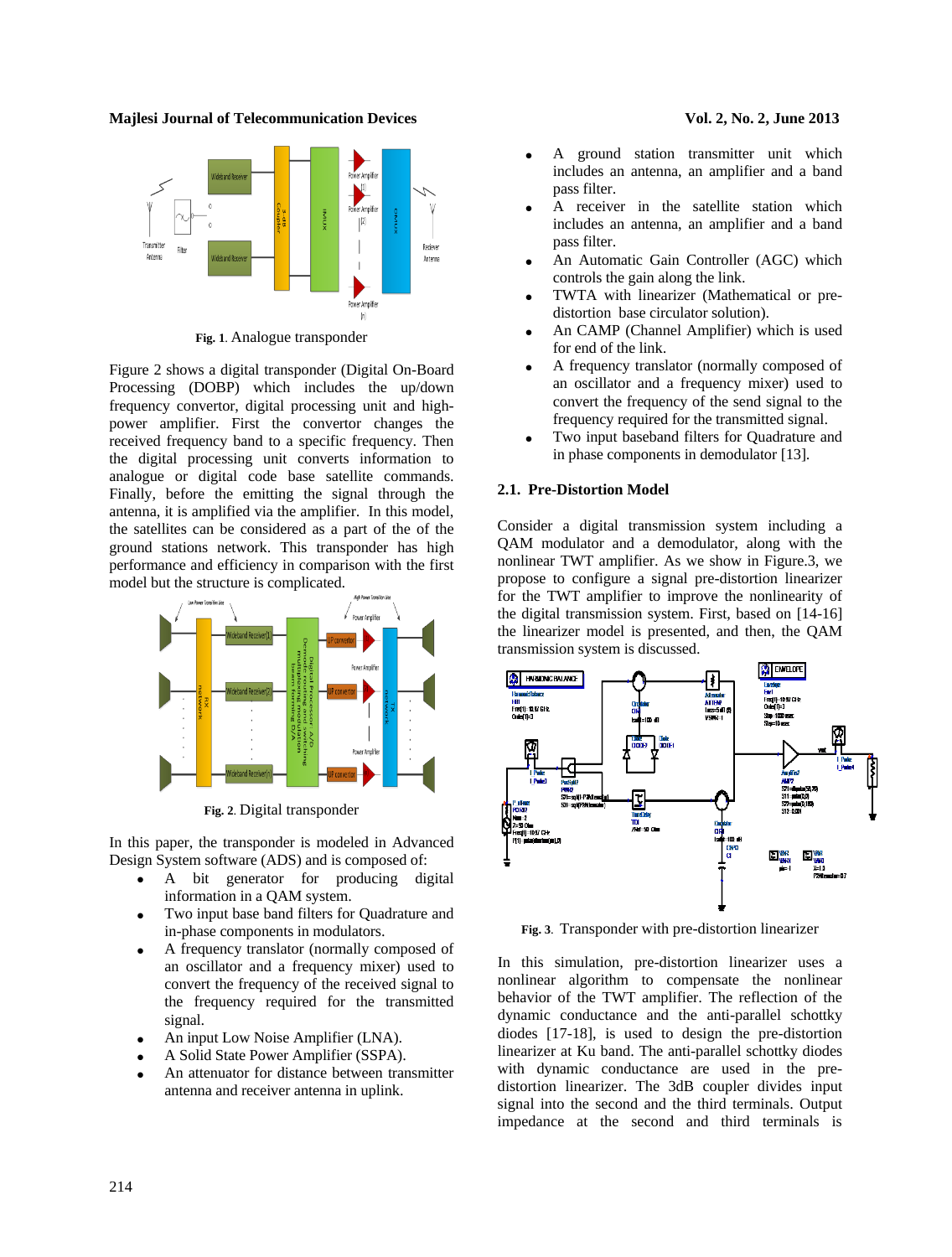depending on the input power. Therefore, the reflected power at forth terminal and the input power do not have linear relevance. So, the pre-distortion nonlinearity curve will be created. A resistance and a transmission line are employed after the Schottky diodes to tune the required impedance to the second and third terminals. Based on equation (1) [14], the computed numeric linear gain is:

$$
|S_{21}|[dB] = 20 \log(|\frac{V_{out}}{V_{in}}|) = |\Gamma_{diode}|[dB]
$$
 (1)

Reflection coefficient of the schottky diodes:

$$
\Gamma_{Diode} = G_L \frac{Z_d - Z_o}{Z_d - Z_o} = \frac{(G_0 - G_d - G_L) - j(B_d + B_L)}{(G_0 + G_d + G_L) - j(B_d + B_L)}
$$
(2)

The equivalent circuit of schottky diode consists of an equivalent conductance,  $G_d$ , and an  $_{equivalent}$  susceptance,  $B_d$ . And the equivalent admittance of the resistance terminated transmission line seen at the diode consists of an equivalent conductance,  $G_L$ , and an equivalent susceptance, B<sub>L</sub>[14-15].

From the above equation, we can find that the proposed pre-distortion can be controlled by the parameters such as Gd, GL, Bd and BL. Therefore, the inverse AM-to-AM (evaluating Amplitude distortion) and AM-to-PM (evaluating Phase distortion) characteristics can be obtained with the dynamic admittance of the diode, transmission line impedance, and its length and termination resistance.

$$
Mag[\Gamma_{Diode}] = \sqrt{\frac{(G_0 - G_d - G_L)^2 + (B_d + B_L)^2}{(G_0 + G_d + G_L)^2 + (B_d + B_L)^2}}
$$
(3,4)  

$$
Ang[\Gamma_{Diode}] = \tan^{-1}(\frac{-(B_d + B_L)}{G_0 + G_d + G_L}) - \tan^{-1}(\frac{-(B_d + B_L)}{G_0 + G_d + G_L})
$$

A modulated signal that is transmitted from ground station reaches the satellite. This signal is first filtered, right after up/down frequency converters, the signal passes further to the amplifiers before finally being transmitted through the TWTA. This signal which is now at a modulated frequency is radiated by a transmitting antenna towards the earth station.

The bit stream produced by the data generators get into the QAM modulator. Before the modulator, the raisedcosine filters are used to shape the bit stream. After the modulator, the modulated data passes through the RF module. The relative RF block contains a mixer for upconverting to the Ku-band, signal pre-distortion with combination of TWTA and a mixer for downconverting. As the ADS tool is partly a pictorial based interface where design details of each component can be compartmentalized into different levels of complexity, it allows the model to be easily accessible and understandable. The top level model of a signal that uses QAM transmission system is shown in Figure.4.



**Fig. 4**. Plan for Line-of-Sight link

#### **3. SIMULATION RESULTS**

In satellite channel simulation different blocks were cascaded allowing different types of stimuli to excite the payload model, this being harmonic balance simulation. This analysis allows the RF signal to be monitored as the signal passes through the TWTAs. A harmonic balance simulation applies one or more signal tones to be into the TWTAs under test and analyze the intermediated signals that emerge. The effect of the signal pre-distortion for amplitude and phase distortion recovery is shown as AM-to-AM and AM-to-PM characteristics for linearized and nonlinearized TWTA, presented in Fig. 5 can be seen, the

amplitude distortion is improved in the presence of the Schottky diode linearizer.



**Fig. 5**. AM to AM characteristic for TWTA

Figure 6 represents AM-to-PM characteristic of the linearized and non-linearized TWTA. In the case of the non-linearized TWTA, the phase distortion is 35 Deg/dB while it is improved to 7 Deg/dB by employing the signal pre-distortion linearizer.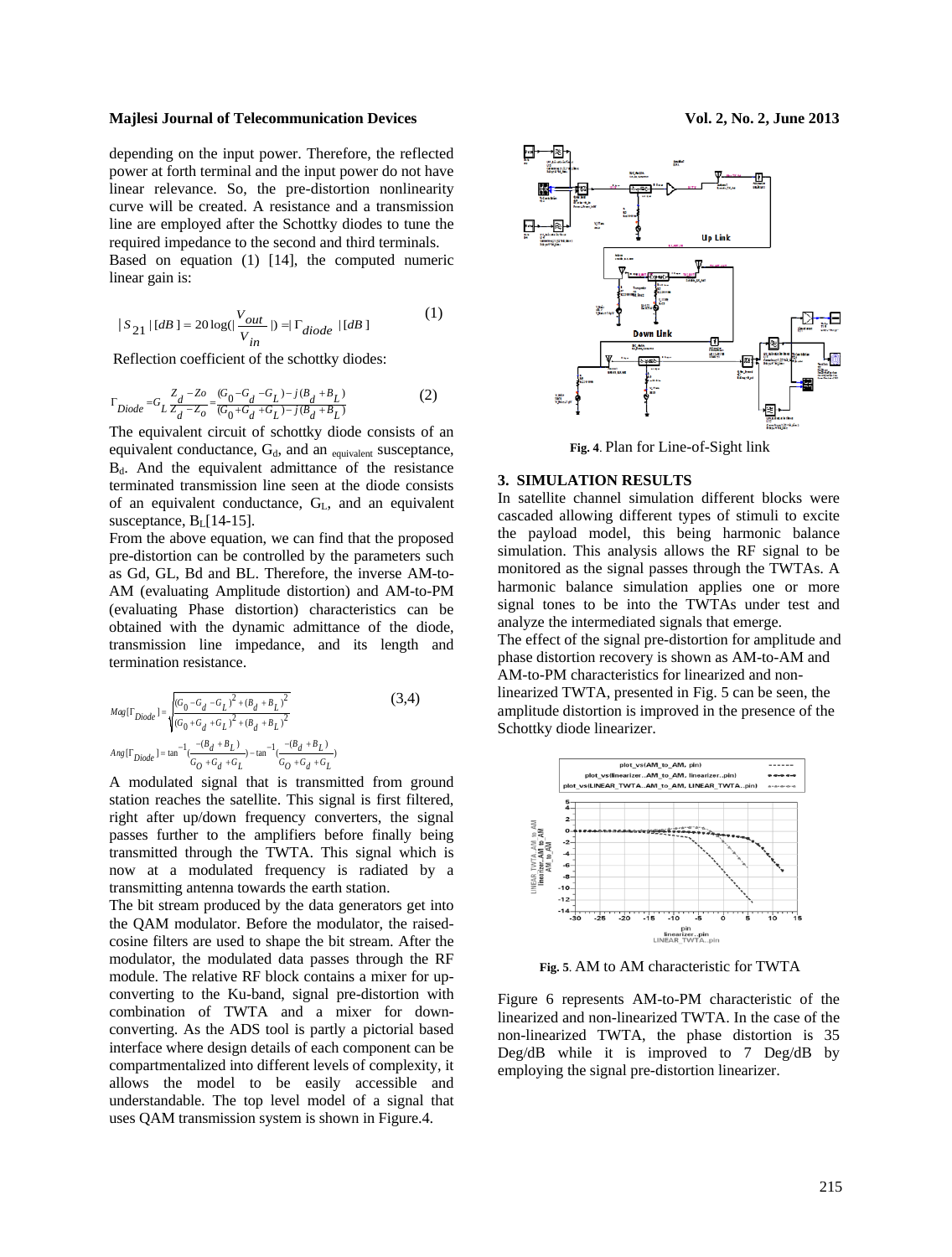

**Fig. 6**. AM -to- PM characteristic for TWTA

Also, 3rd inter-modulation for simulation link with/without the presence linearizer presented in Figures 7 and 8.



**Fig. 7**. Spectrum for line of sight link with predistortion



**Fig. 8**. Spectrum for line of sight link without pre-

#### distortion

Figure 9 represents output Gain after TWTA which it uses a pre-distortion circuit. In this figure shows a 48 dB output power when TWTA works in 0 dBm (Input power)which TWTA has high efficiency. and nonlinearized TWTA.



**Fig. 9**. Stability Gain for TWTA

The performance analysis of the QAM digital transmission system has been performed. The parameters used in the simulation are listed in Table I.

**Table 1.** RF and QAM modulated signal properties

| <b>System Parameters</b>       | Modulation/Demodulation |
|--------------------------------|-------------------------|
| $F_{\text{Carrier}}$           | 100/100 MHZ             |
| <b>Amplifier Output Power</b>  | $-6$ dBw                |
| <b>Input/Output Resistance</b> | 50/50 Ohm               |
| <b>Physical Temprature</b>     | $-273/-273$ K           |
| <b>System Parameters</b>       | Value                   |
| <b>Bit Rate</b>                | 20 Mbps                 |
| reference phase                | 0 <sub>deg</sub>        |
| <b>RF</b> Frequency            | 10.97 GHz               |
| <b>Transmitter Antenna</b>     | 46 dB                   |
| Reciever Antenna               | 35 dB                   |

The eye diagram pattern for the QAM modulated signal with and without pre-distortion is shown in Figures. 10 and 11. As we see, the eye diagram is much closer and distorter in the case of without pre-distortion Than the situation where the pre-distortion is used.



**Fig. 10**. TK-Eye output in QAM system with predistortion



**Fig. 11**. TK-Eye output in QAM system without predistortion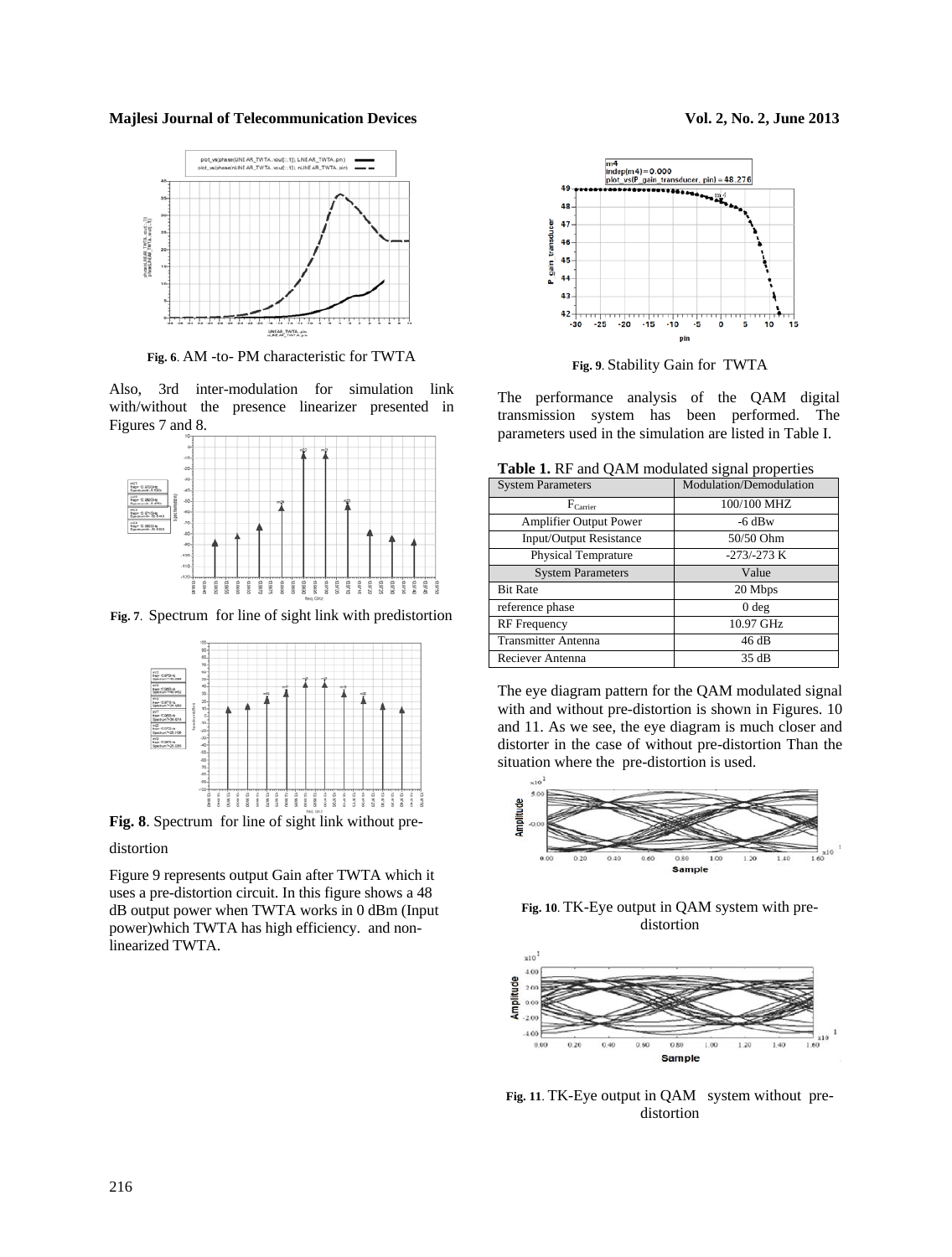The performance analysis of the QAM digital transmission system has been performed. The performance analysis of the QAM digital transmission systems has been performed. The value of BER for this modulation is calculated by using Monte Carlo estimation. It is obtained for different values of IBO and is plotted as a function of  $E_s/N_0$  as shown in Figure. 12 under QAM modulation system, respectively. These results indicate that increasing IBO decreases BER for a specified value of  $E_s/N_0$ . The BER depends on the bit to symbol mapping, If we assume  $E_s/N_0 >> 1$ , we can compute each symbol error causes only one bit error $[19]$ .

The bit-error rate equation is approximately:

$$
P_b \approx \frac{(2.P_s)}{k} \tag{9}
$$

: Probabilityof symbol error *P s* •

: Probabilityof bit error *P b* •

The probability of symbol error rate can be calculated from following relations as:

$$
P_{b(M-QAM)} = 1 - (1 - P_{b\sqrt{M-PAM}})^{2} =
$$
  

$$
1 - \left(1 - 2\left(1 - \frac{1}{\sqrt{M}}\right)Q\left(\sqrt{\frac{3 \cdot \gamma_{s}}{M-1}}\right)\right)^{2} \le 4Q\left(\sqrt{\frac{3 \cdot \gamma_{S}}{M-1}}\right)
$$
(10)

 $\bullet M$  : Numberof symbols in modulation constellation

 $\bullet \gamma_{\text{S}}$ : Energy per symbol

The effects of high data rate are shown in Figure 13,The telecommunication link have been collapsed by high dada rate.



**Fig. 12**. Eye BER versus Es/N0 for three diffrent value of IBO



**Fig. 13**. BER versus Data Bit Rate

#### **V. CONCLUSION**

In this paper, analysis of a linearized Travelling Tube Amplifier (TWT) under the digital modulation schemes has been presented. The pre-distortion linearizer circuit based on the Schottky diodes has been employed to compensate nonlinear behavior of the TWT amplifier in the noisy channel. The QAM modulator has been utilized before the linearized TWTA. The data which passed through the linearized TWTA has been analyzed by using advanced design system (ADS). In addition, constellation and eye diagrams are obtained from QAM modulation. Finally, the Bit-Error-Rate (BER) performance of the system is evaluated using Monte Carlo method for three different values of Input-Back-Off. It has been shown that the performance is improved by applying the proposed signal pre-distortion linearizer.

Based on the achieved results, it has been demonstrated that the proposed linearizer shows proper linearizing operation. At the same time, it has satisfied the critical requirements of communication satellite, such as compact size and light weight.

#### **REFERENCES**

- [1] E. Casini, A. Ginesi, and R. De Gaudenzi, "**DVB-S2 modem algorithms design and performance over typical satellite channels**" **,** Int. J. Satell.Commun. Netw., vol. 22, no. 3, pp. 281–318, 2004.
- [2] M. Aloisio, E. Casini, and A. Ginesi, "**Evolution of space traveling-wavetube amplifier requirements and specifications for modern communicationsatellites**" , IEEE Trans. Electron Devices, vol. 54, no. 7, pp. 1587– 1596,Jul. 2007.
- [3] M. Aloisio, P. Angeletti, E. Colzi, S. D'Addio, R. Oliva-Balague, E. Casini, and F. Coromina, "**End-toend performance evaluation methodologyfor TWTAbased satellite flexible payloads**" , in Proc. IVEC, 2008,pp. 175–176.
- [4] M. Aloisio, E. Casini, P. Angeletti, R. Oliva-Balague, E. Colzi, andS. D'Addio, "**Accurate characterization of TWTA distortion in multicarrieroperation by means of a correlation-based method**", in Proc. IVEC,2008, pp. 409–410.
- [5] Y. ChaeJeong, "**A design of Predistortion Linearizer byIndividual Order Control of Intermodulation DistortionSignals**" ,Doctorial Dissertation, Sogang Univ., 1996.